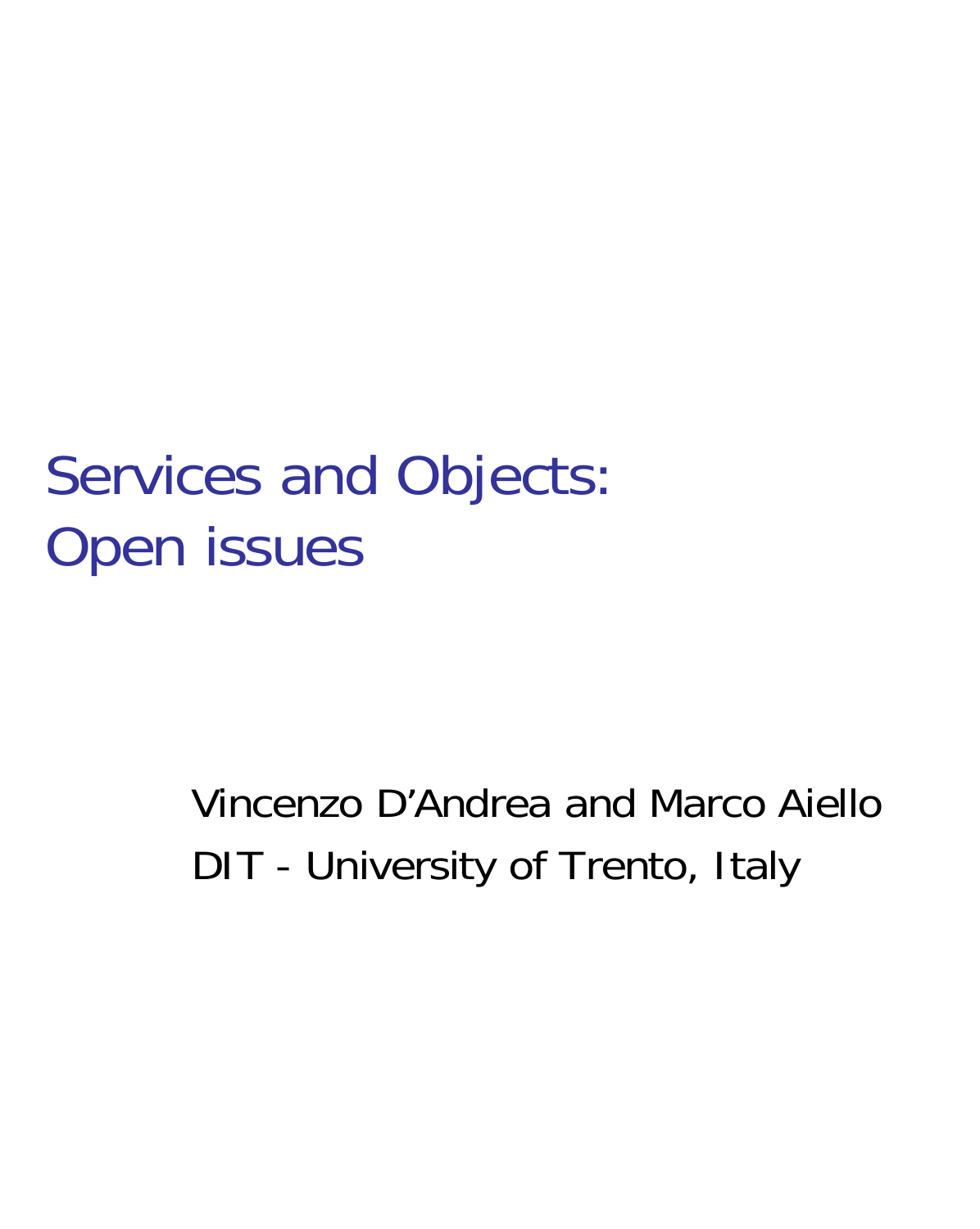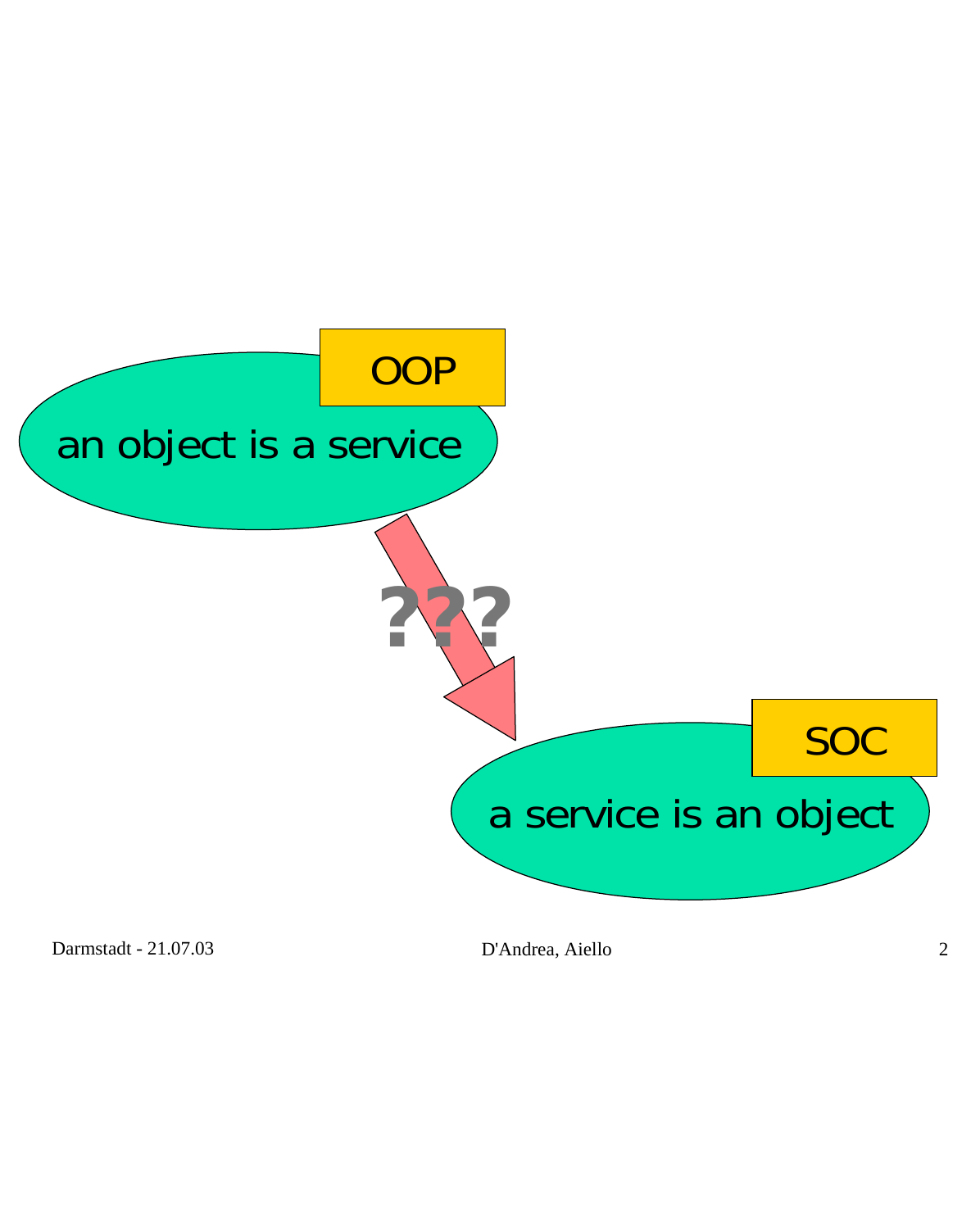- **.** what are the counterparts, in SOC, of
	- class
	- instance

**.** is it possible to apply techniques as containment or inheritance to services?

■ the goal: to exploit methodological tools available in OOP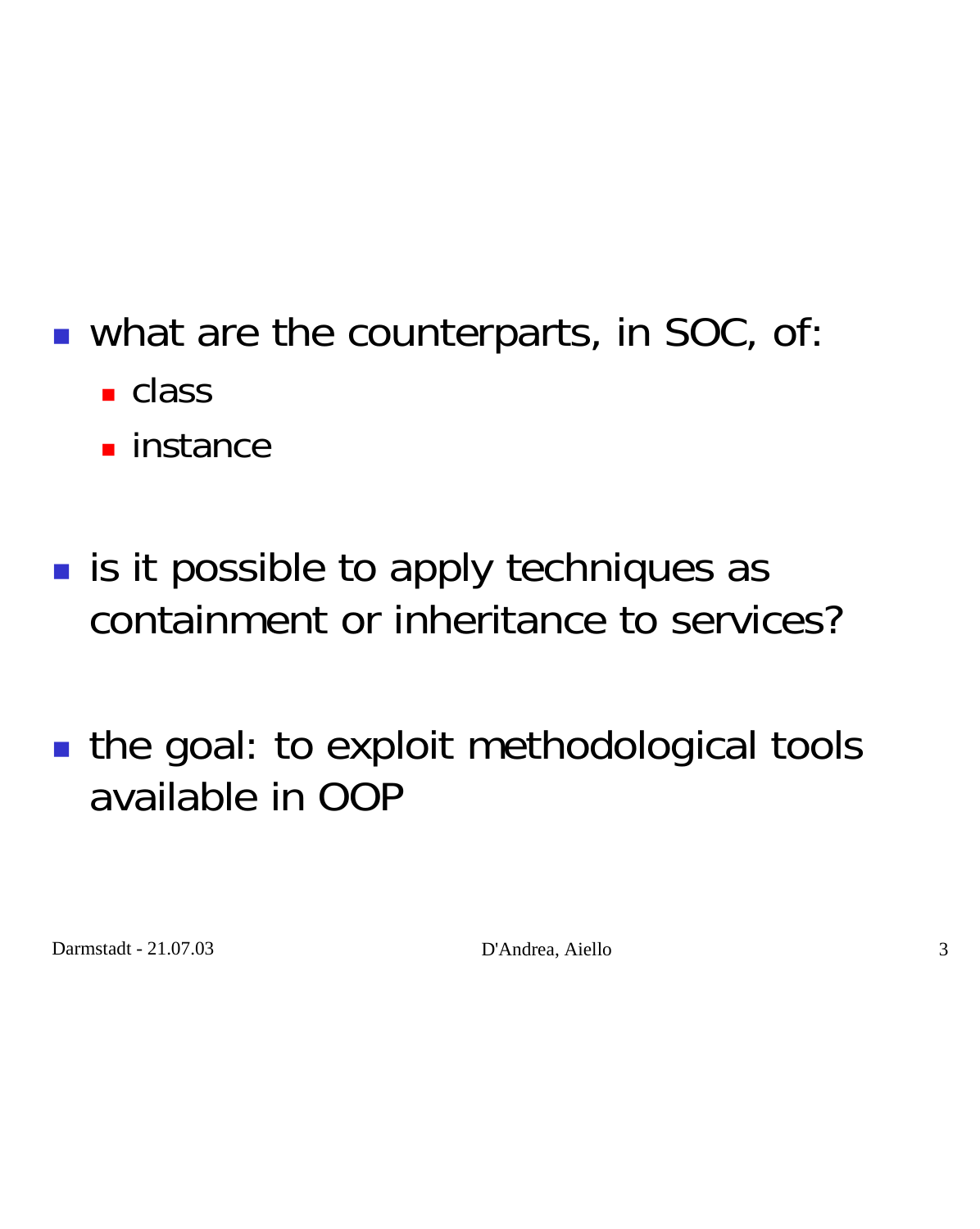"Service Oriented Computing Manifesto"

Services are autonomousplatform-independent computational elements that can be described, published, discovered, orchestrated and programmed using XML artifacts for the purpose of developing massively distributed interoperable applications.

> do we need a definition of OOP ?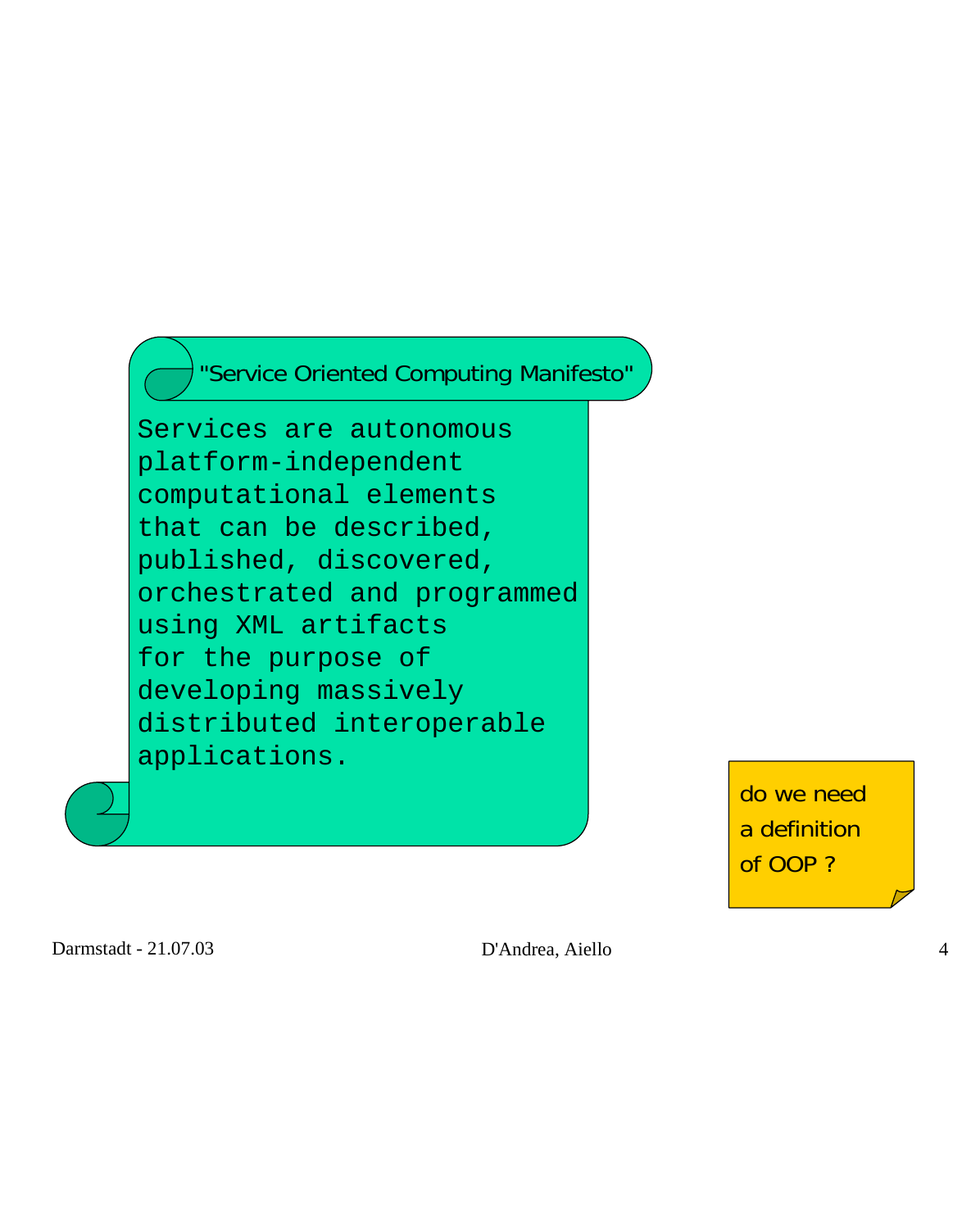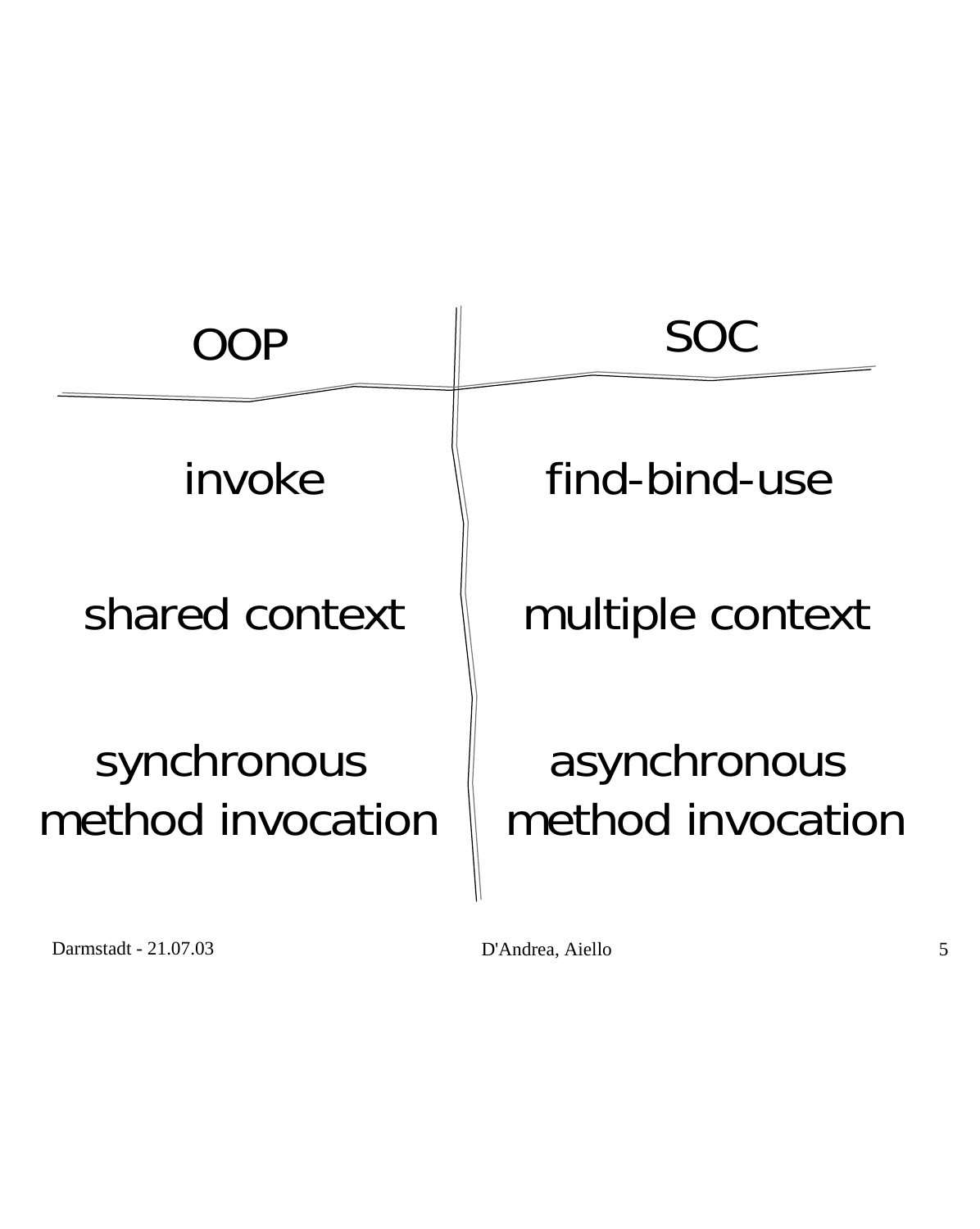### COMPOSITION:

- a key concept in SOC
	- $\blacksquare$  in OOP: design activity
	- **.** in SOC: dynamic discovery



infrastructureversusarchitecture

**SOC: no precise definition of composition** ! "syntacticians" versus "semanticians"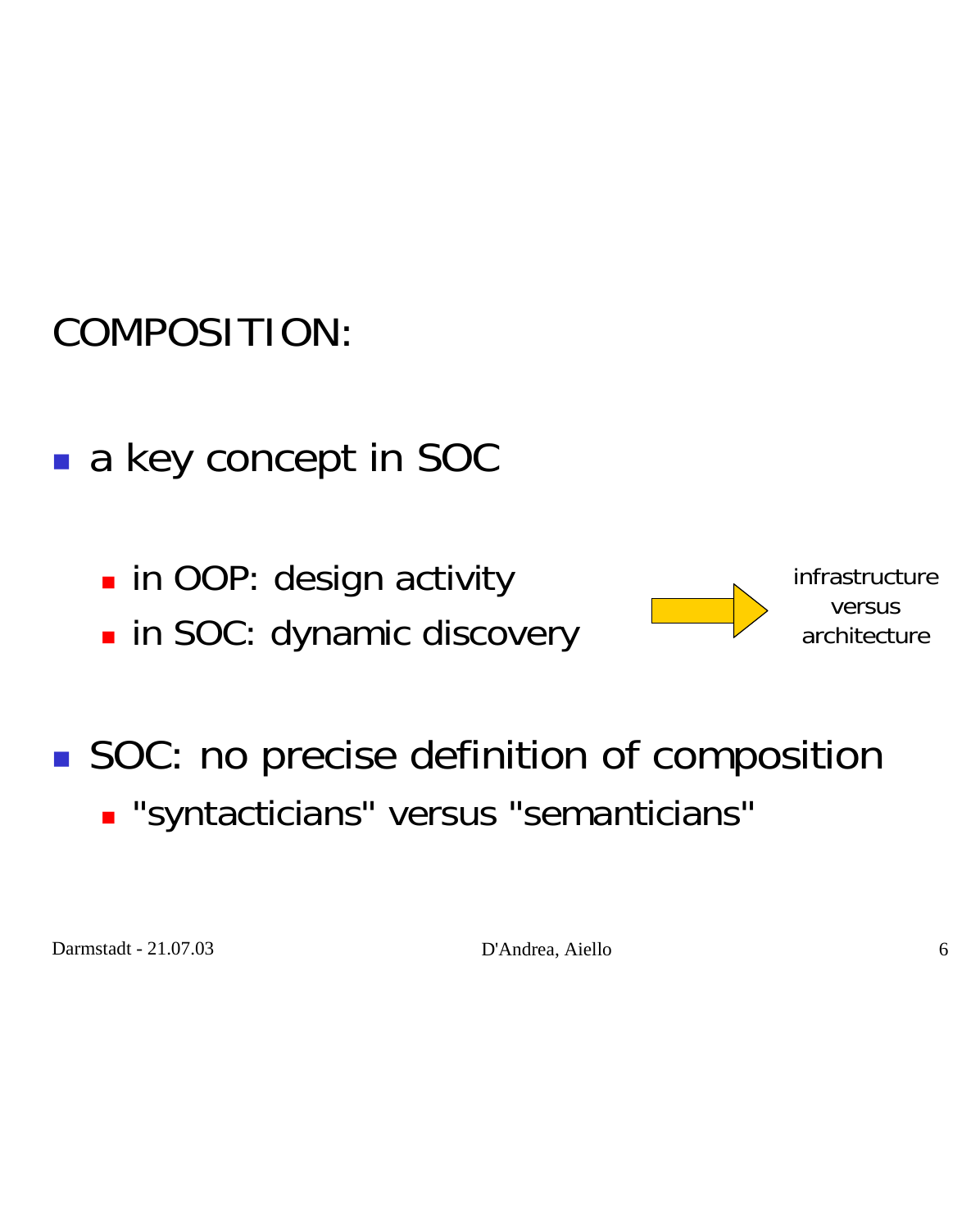## INHERITANCE:

## **. OOP: derivation of a class from another**

- **.** subclass or subtype (semantic coherence)
- **.** interface inheritance
- **a** a special kind of composition

## ■ SOC: related concepts

- **.** service interface
- **E** service substitution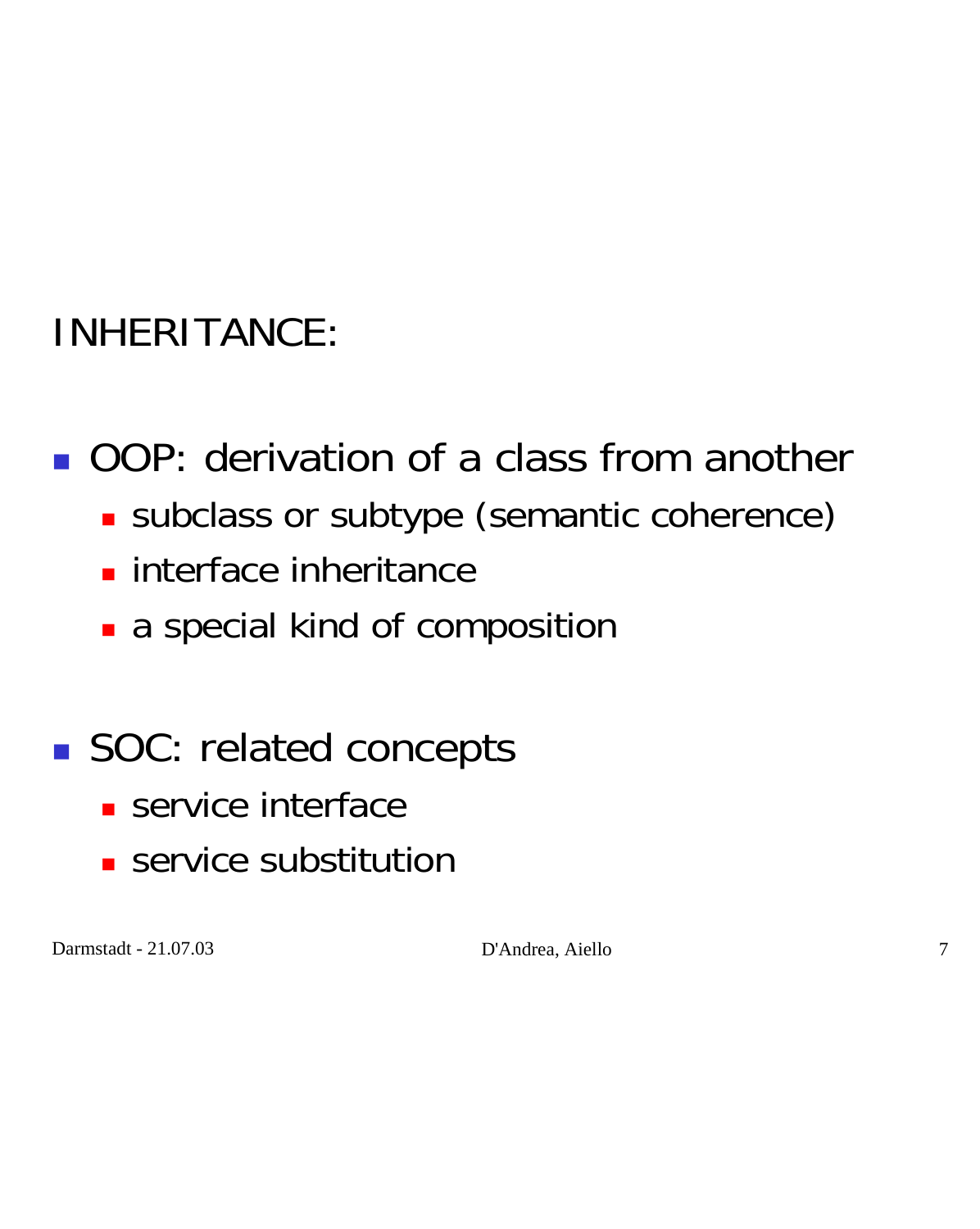

#### subtype



#### subclass

D'Andrea, Aiello 8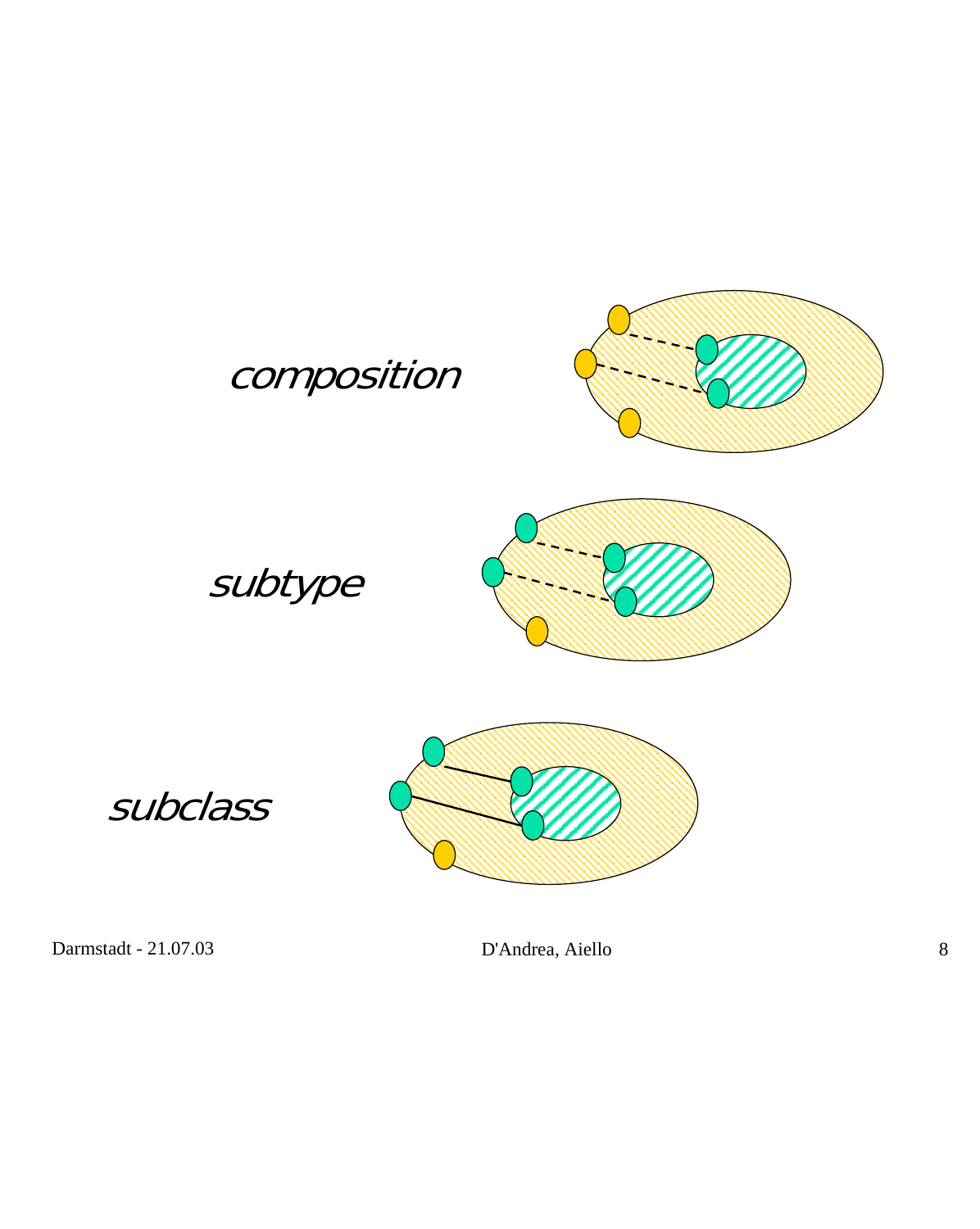### POLYMORPHISM:

## **. OOP: related to inheritance**

- $\blacksquare$  inclusion
- **overloading**

## ! SOC:

- **Example 1** requires definition of inheritance and types
- **same service different semantic**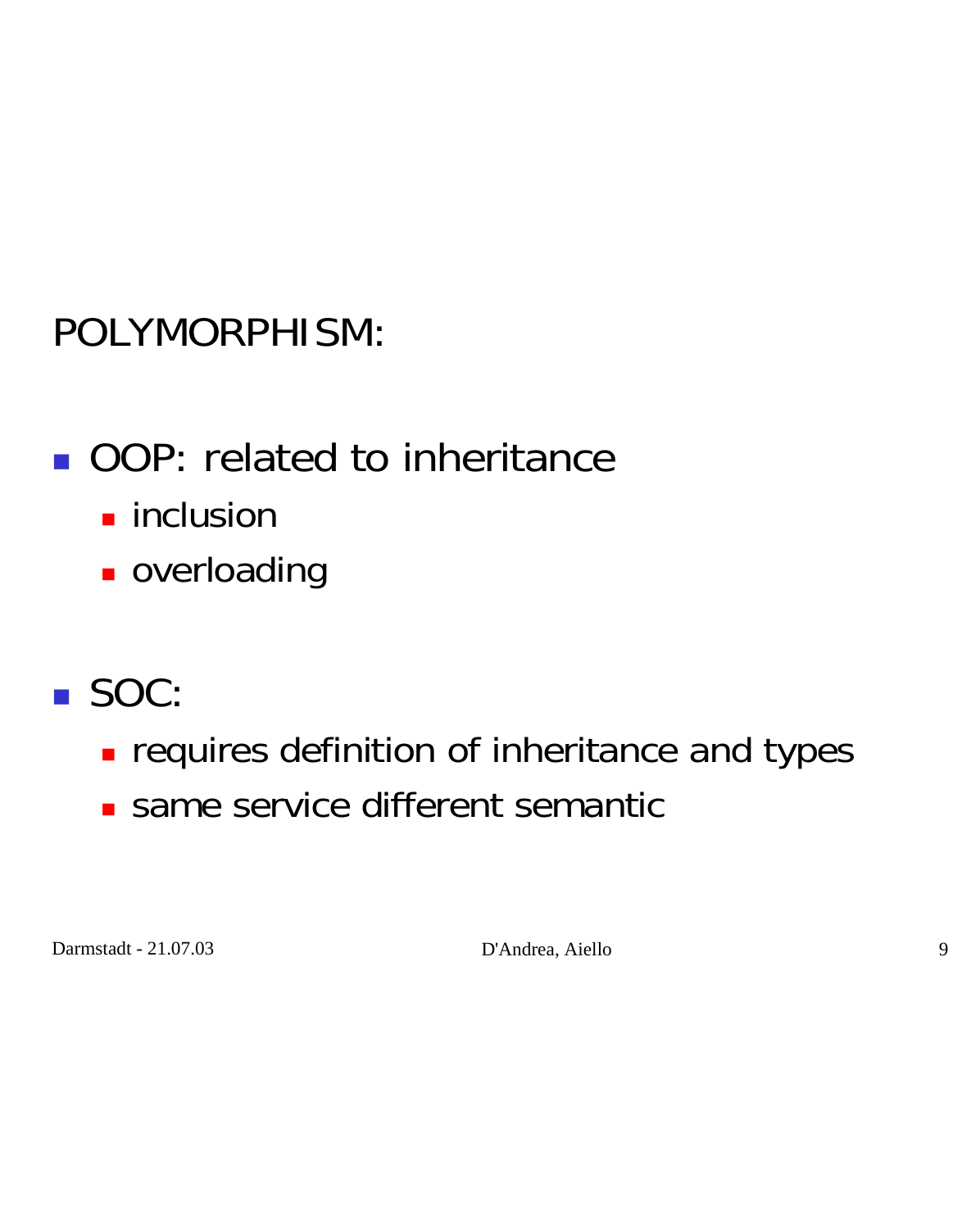#### more …

- statefull object / stateless class
- **.** encapsulation / information hiding
- **.** separing interface and implementation
- **E** frameworks
- **.** design patterns and other SE tools

**....**